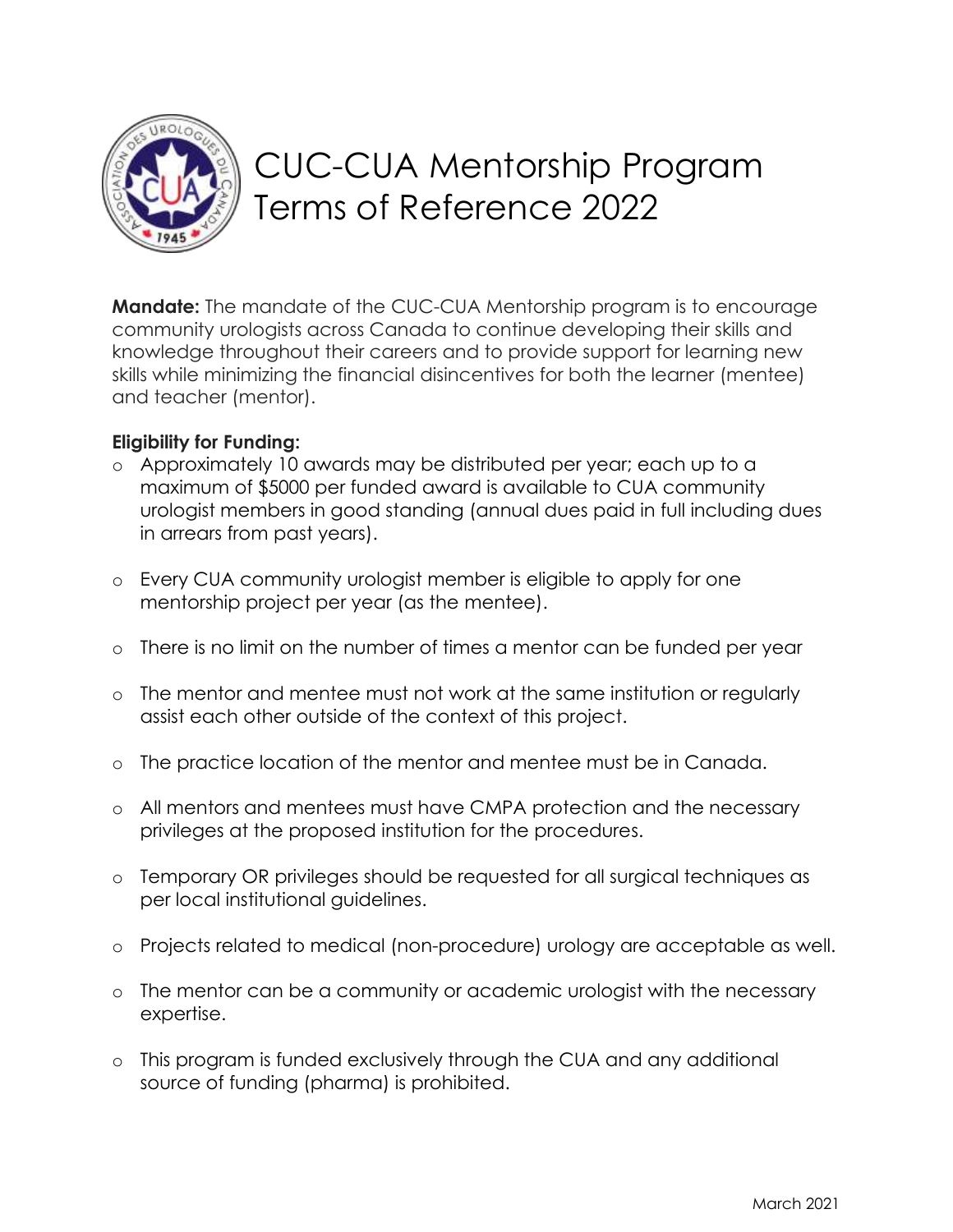## **Application Process**:

- o The CPD committee, with input of the CUC chair will implement an evaluation/scoring formula, to determine how applications are scored and awarded.
- o There should be a minimum requirement of what defines a 'community urologist'. The CPD and CUC Chairs may outline internally, as it does not require inclusion in the application.
- o Applications are to be submitted by the mentee.
- o Applications must detail the proposed mentorship project including:
	- Date of proposed mentorship procedure
	- Duration of mentorship (e.g. half day vs. full day)
	- Proposed mentor & why their mentorship is sought (validation of expertise)
	- Proposed Procedure(s) and/or medical topics to be reviewed
	- Learning goals/objectives
	- Detailed budget (including all sources of financial support)
- o 2022 Applications should be submitted to the CUA by **May 30, 2022.** The review system allows for open enrollment and assessment within the year.
- o Applications should be submitted online at [www.cua.org](https://www.cua.org/cpd-grant-program?id=9871#cpd-community-grants-details)
- o Applications will be reviewed and approved/declined within one-month post deadline for applications. The review committee will include the CUC Chair, the CPD Chair and the CPD review committee.

### **Funding Guidelines:**

- o The following general guidelines for mentor/mentee remuneration will be used:
	- **Mentor remuneration:** \$1000 per half day
	- **Mentee remuneration:** \$1000 per half day
- o No more than \$5,000 in total for both the mentee and the mentor.